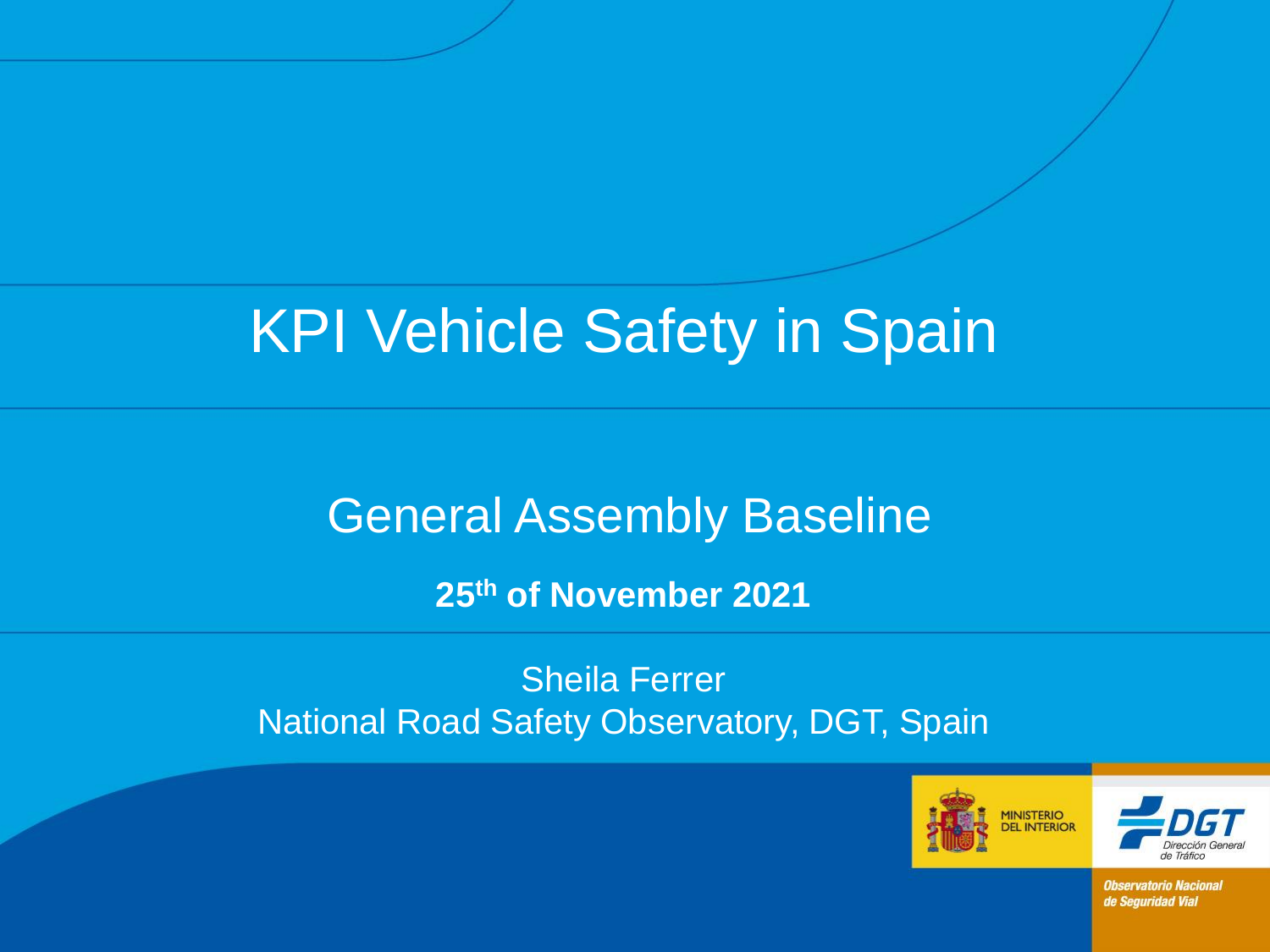

#### **CONTENTS**



- 1. Background and aim
- 2. Methodology
- 3. Preliminary results
- 4. Conclusions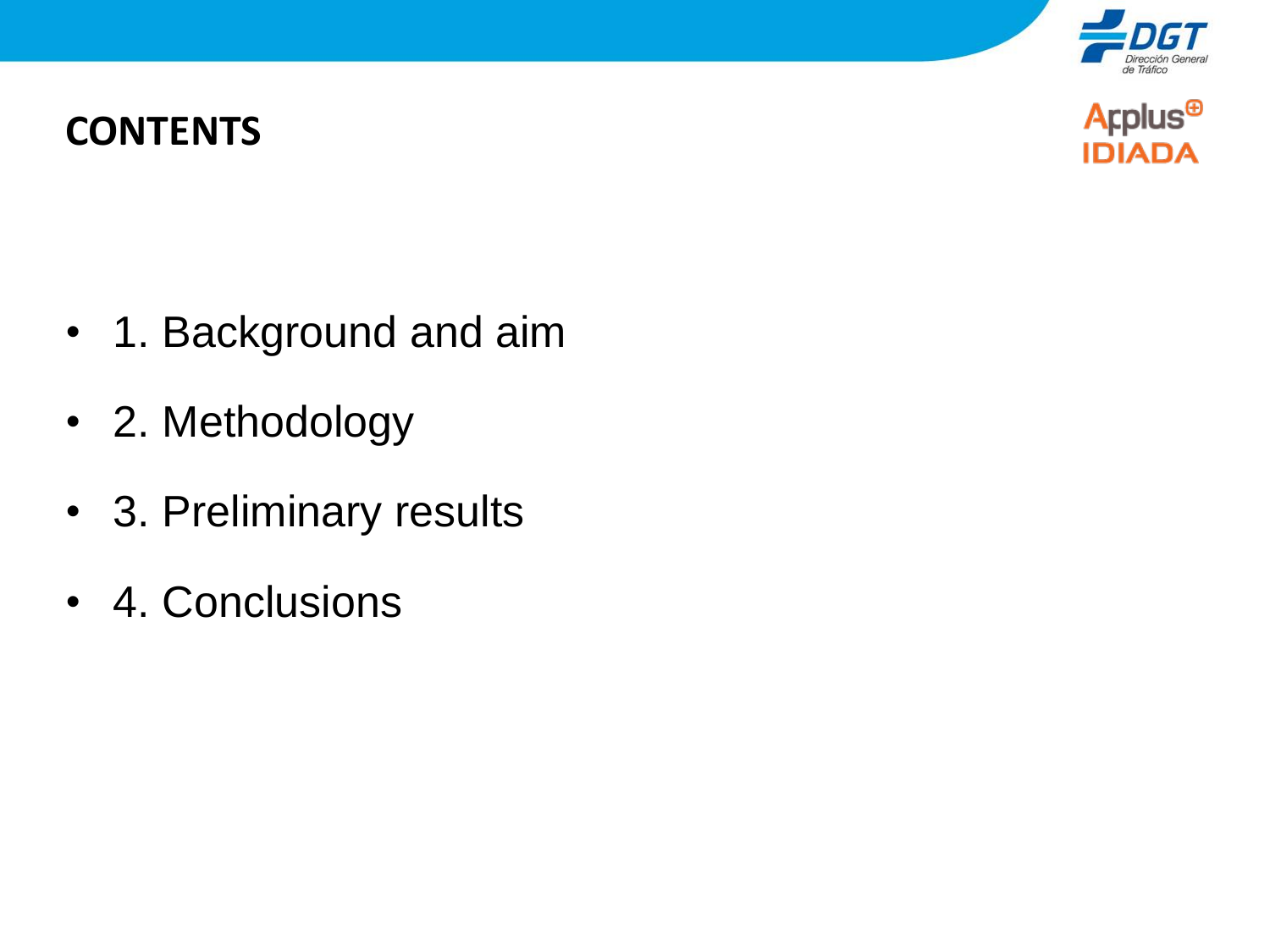

#### **Previous experience in Spain:**

The assignment of Euro NCAP ratings to each of the registered vehicles has been carried in collaboration between DGT and Applus IDIADA since 2014:

- 1<sup>st</sup> phase: completed in early 2014, with data from year 2009 to 2014
- 2<sup>nd</sup> phase: data from years 2014 to 2016
- <sup>3</sup> rd phase: data from 2016 to July 2021

**Objective:** Assess the safety of the vehicle fleet in Spain.

The scores can be correlated with injuries suffered in real accidents, etc.







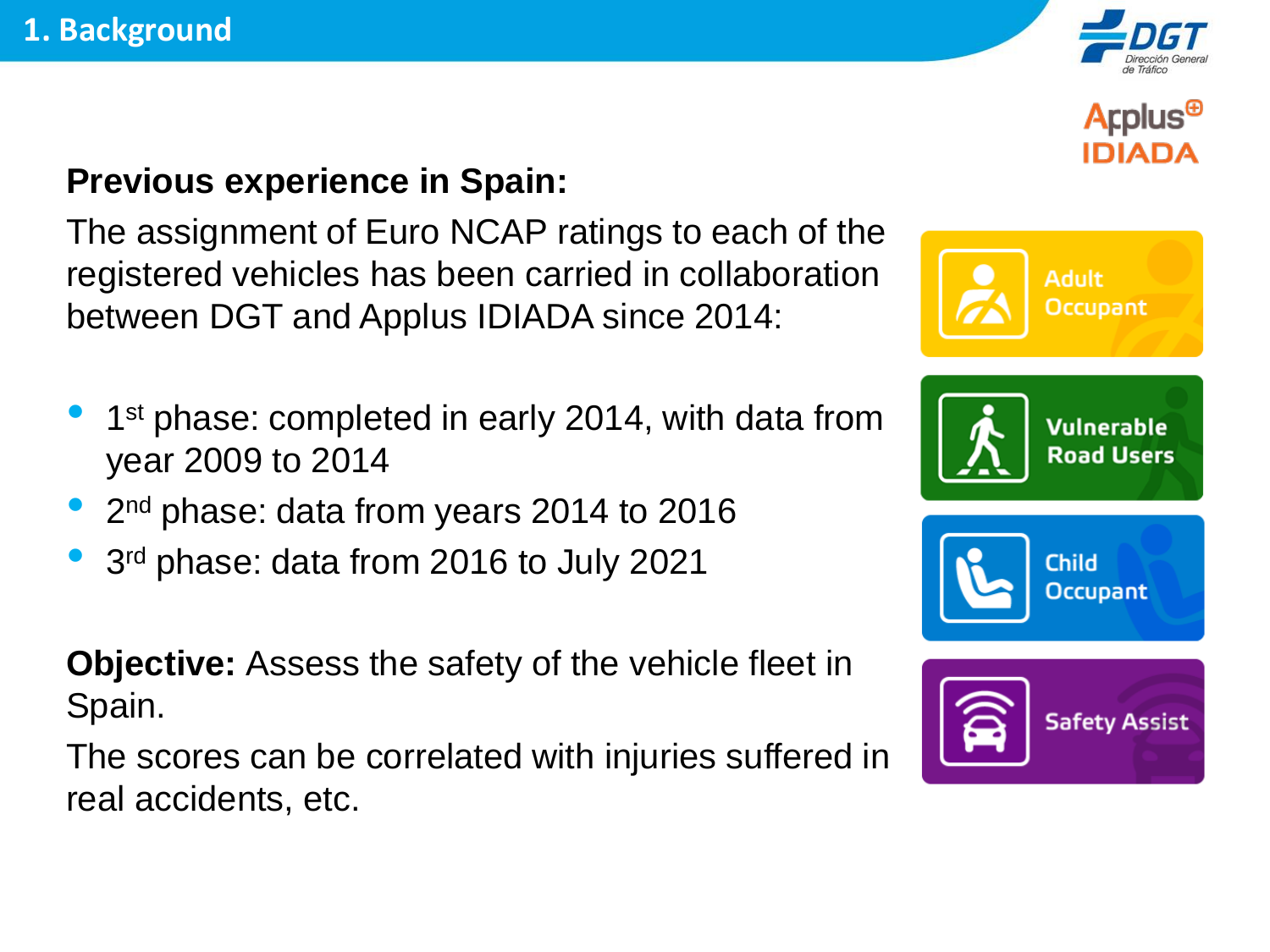



#### **Aim:**

#### *% of new passenger cars with a Euro NCAP safety rating equal or above a predefined threshold*

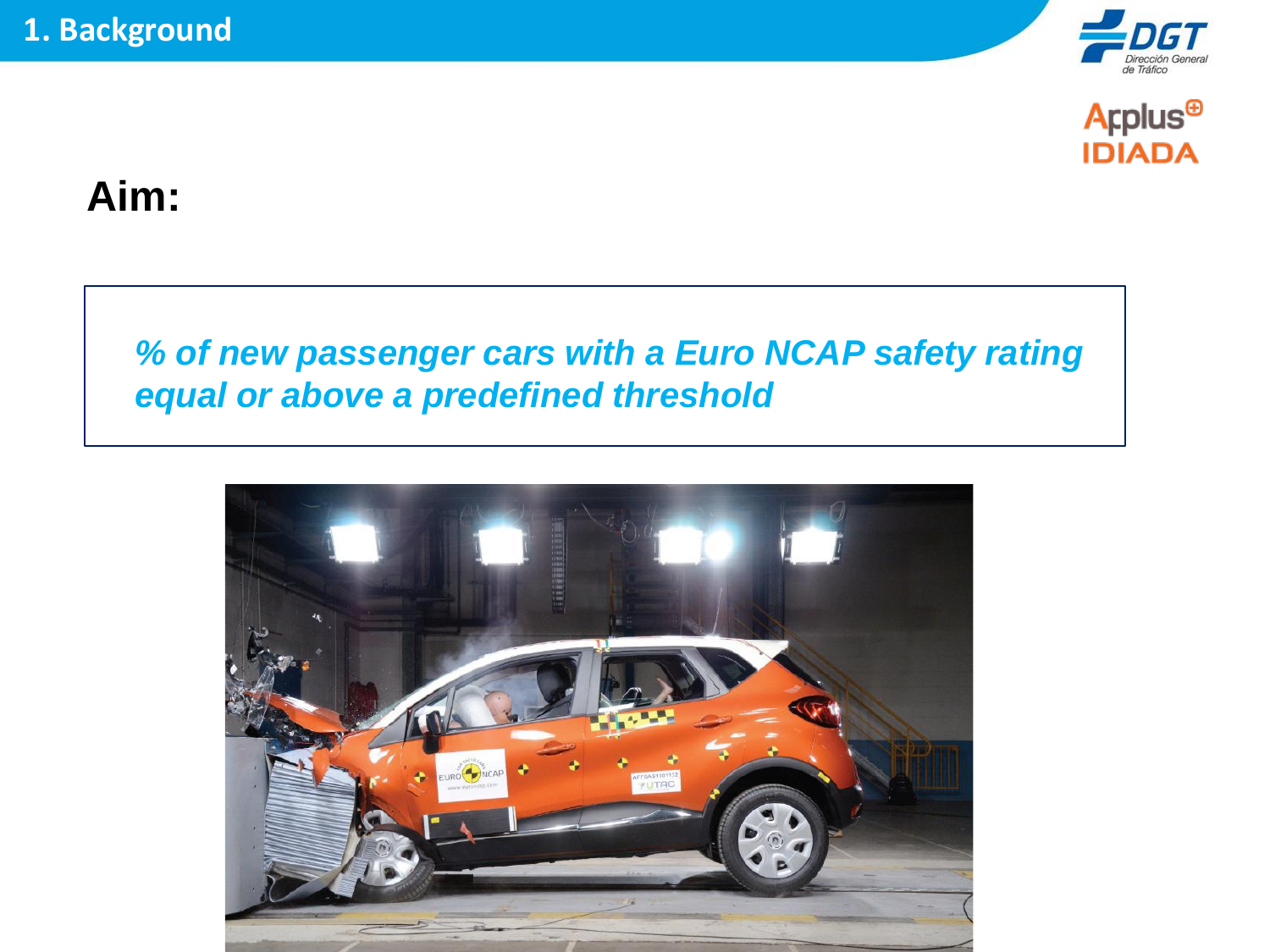

#### **1. Sources of data**



**1.1.** New passenger car registered per year in the country (data from the Vehicle Registry of DGT)

**Vehicle Registry Database (DGT)**

Registration date, make, commercial name, type, type approval password, variant, version

#### **1.2.** Most recent Euro NCAP database



Make, model, Overall rating, AOP, COP, VRU's, Safety Assist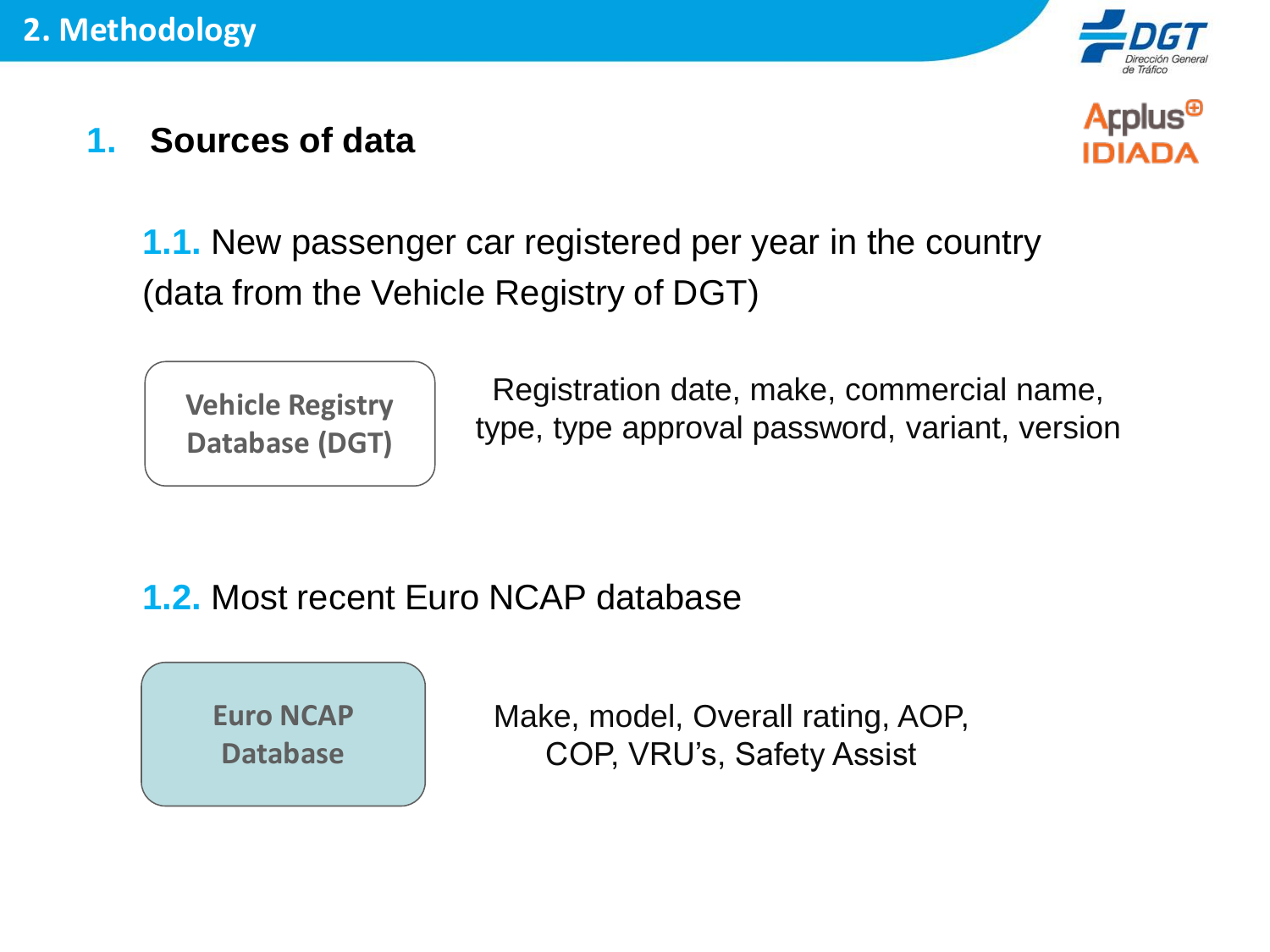

#### **1. Sources of data**



**1.1.** New passenger car registered per year in the country (data from the Vehicle Registry of DGT)

**Vehicle Registry Database (DGT)**

Registration date, make, commercial name, type, type approval password, variant, version

#### **1.2.** Most recent Euro NCAP database



Make, model, Overall rating, AOP, COP, VRU's, Safety Assist

**Problem: we can't link both databases directly!**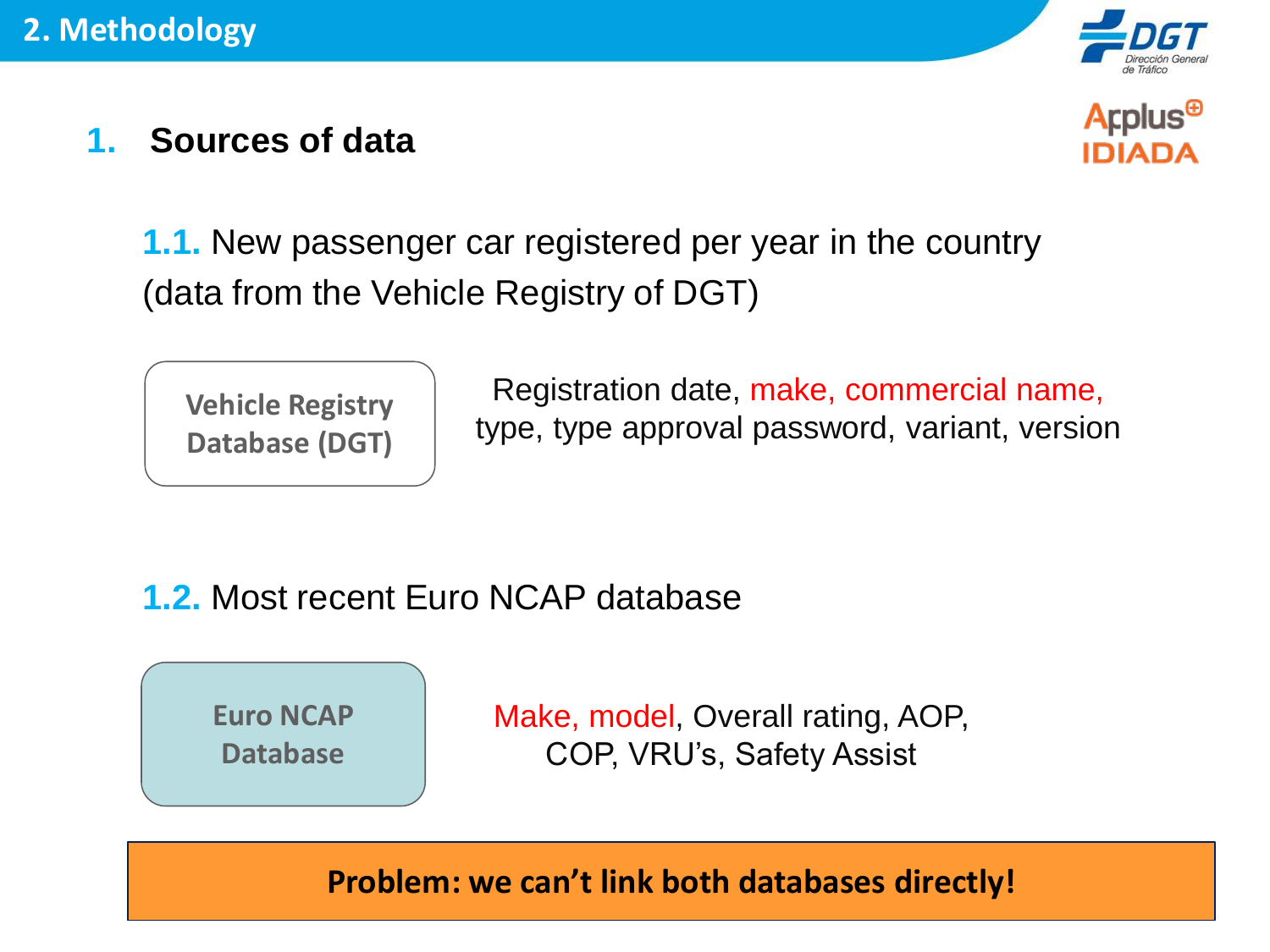



#### **2. Vehicles Filtered Database with make and model**

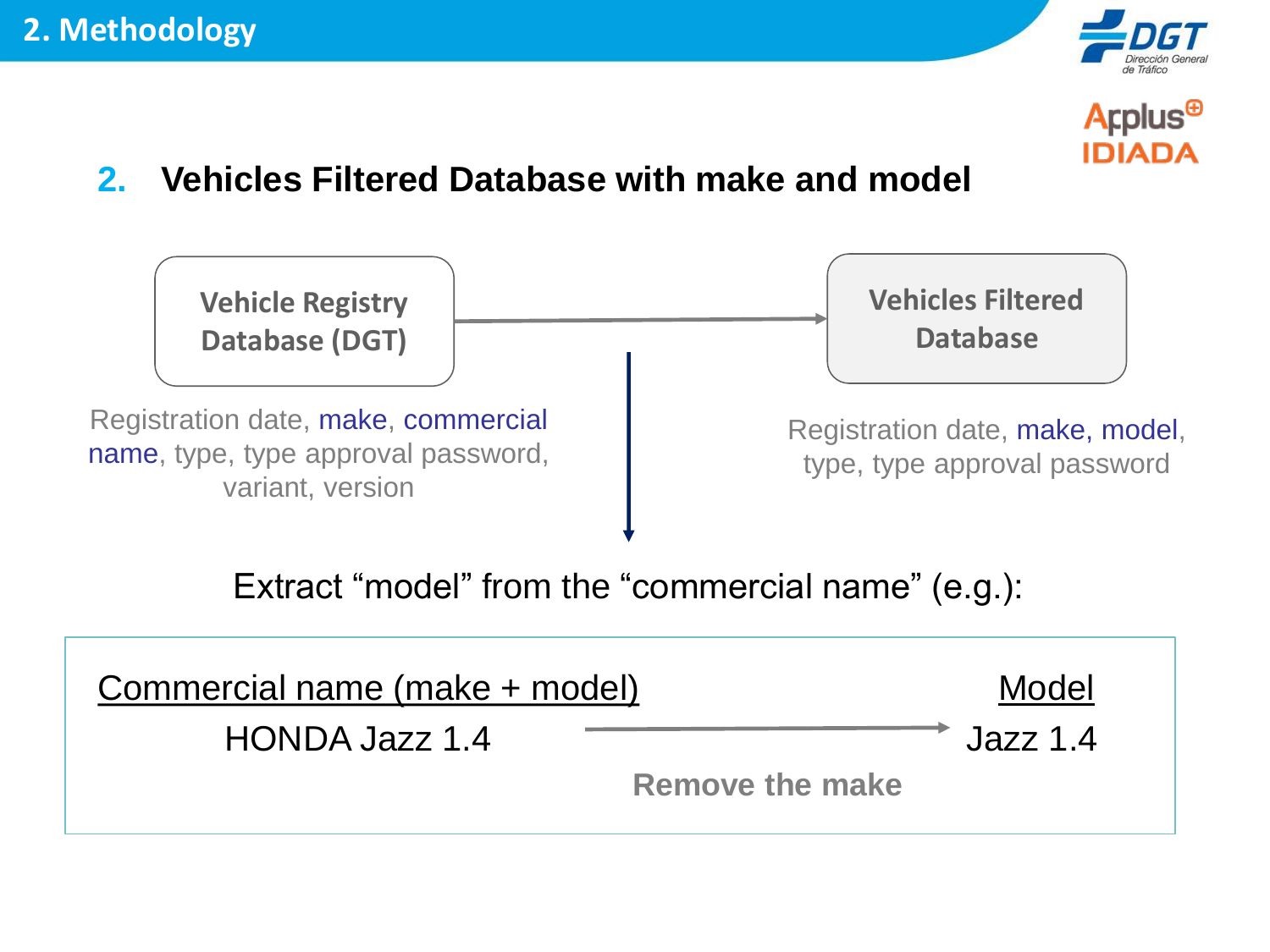



#### **3. Data matching** → **building a Master Database**

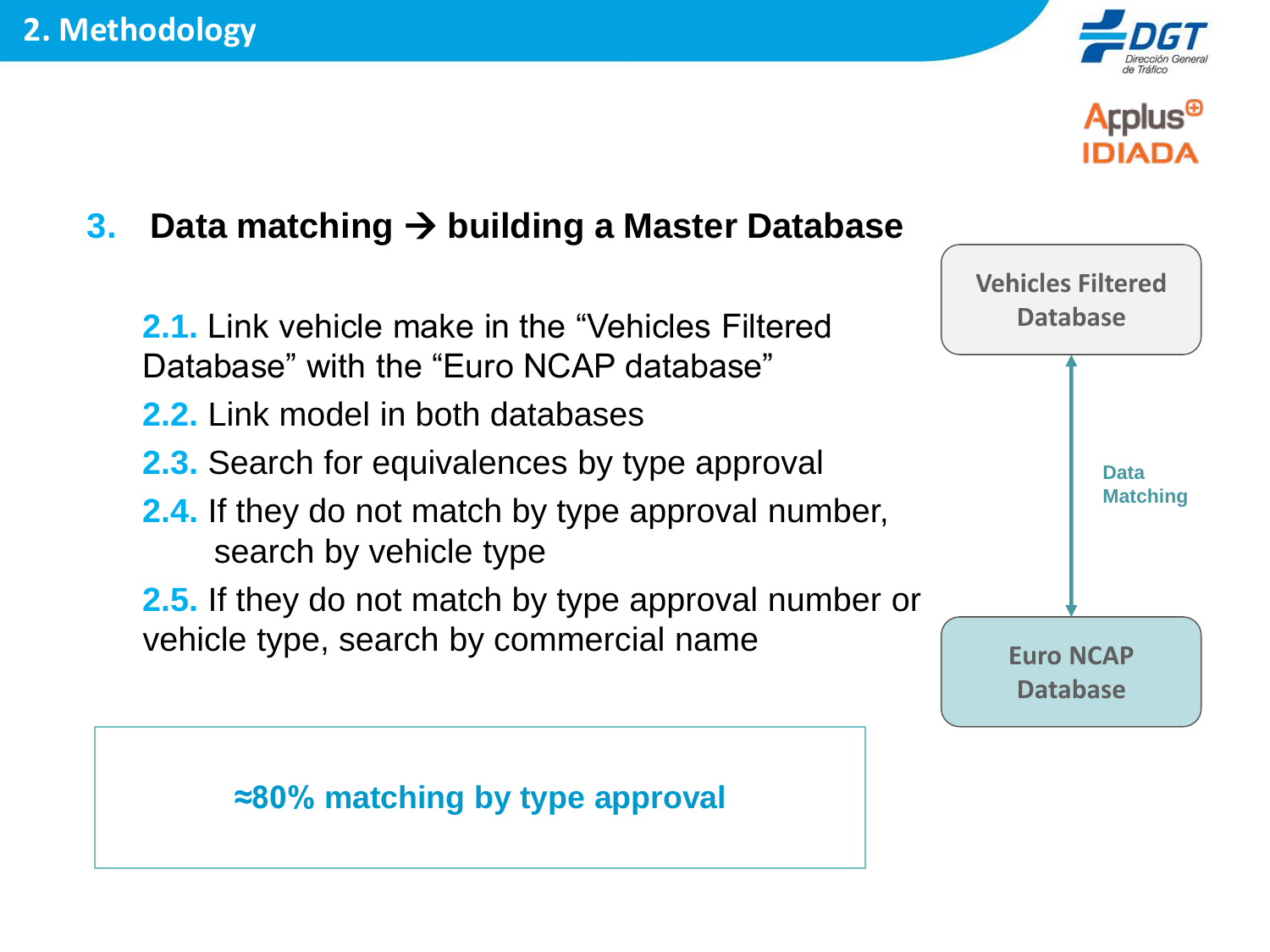



#### **3. Data matching** → **building a Master Database**

#### E.g. (values are not real)

| <b>MAKE</b> | <b>MODEL</b>           | <b>RATING</b> | <b>TEST YEAR</b> | <b>TYPEAPPROVAL</b> |
|-------------|------------------------|---------------|------------------|---------------------|
| Alfa Romeo  | Giulia                 | 4 stars       | 2017             | e3*2007/46*0027*24  |
| <b>BMW</b>  | 1-Series               | 4 stars       | 2018             | e3*2007/46*0435*00  |
| Chevrolet   | <b>Trax</b>            | 5 stars       | 2016             |                     |
| Citroën     | C <sub>4</sub> Picasso | 3 stars       | 2017             |                     |
| Honda       | Jazz                   | 4 stars       | 2015             | e1*2007/46*1914*00  |
| Honda       | Jazz                   | 5 stars       | 2019             |                     |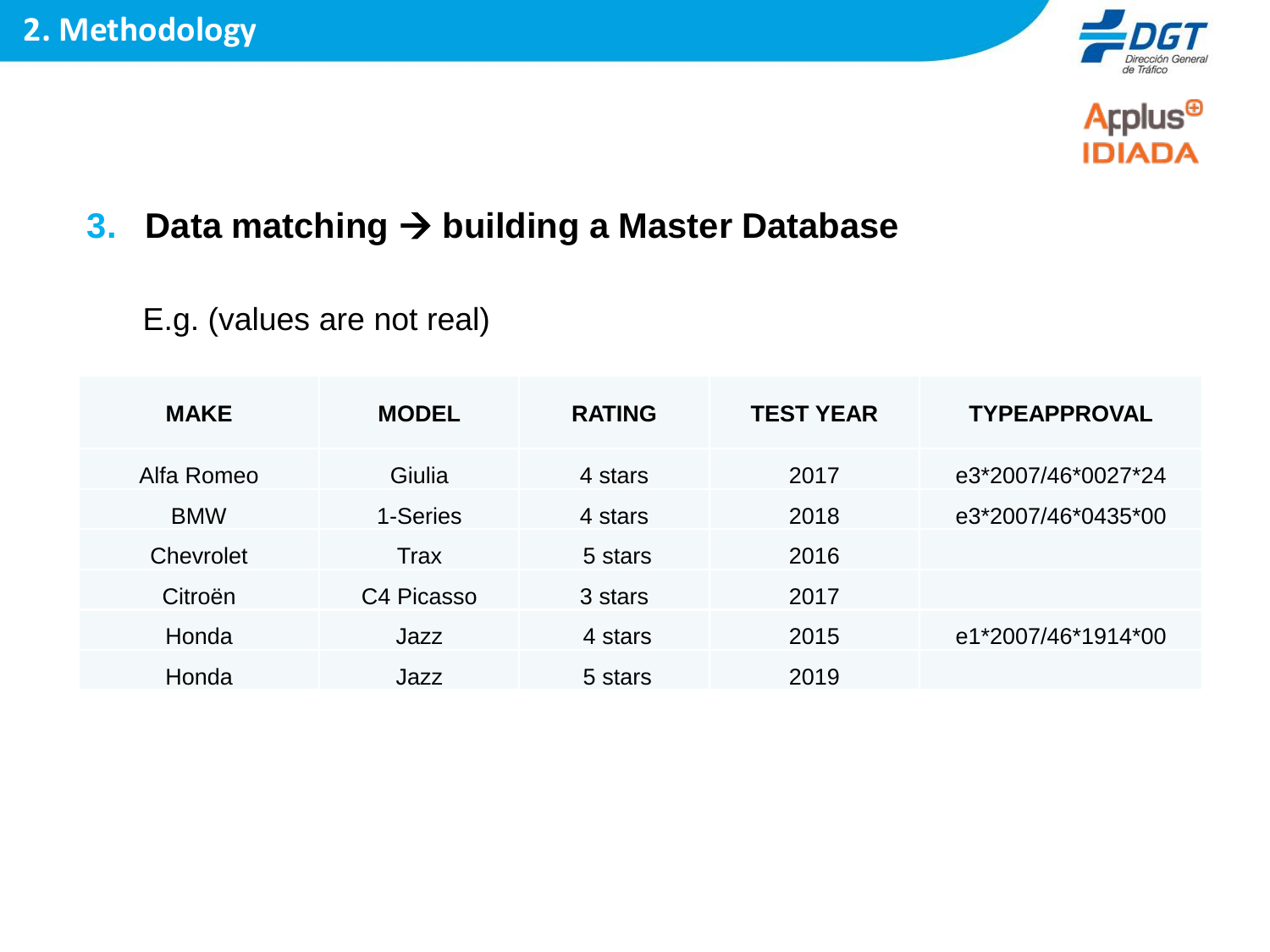



#### **4. Link each register of "Vehicles Filtered Database" with the "Master Vehicle Database" to find the Euro NCAP rating**

**4.1.** Generate a 'Spanish Vehicle-rated Database' by pairing the information of registered vehicles in Spain and their Euro NCAP ratings (<1% don't match)

### **5. KPI calculation**

**5.1.** Calculate the Vehicle Safety KPI according to BASELINE procedure

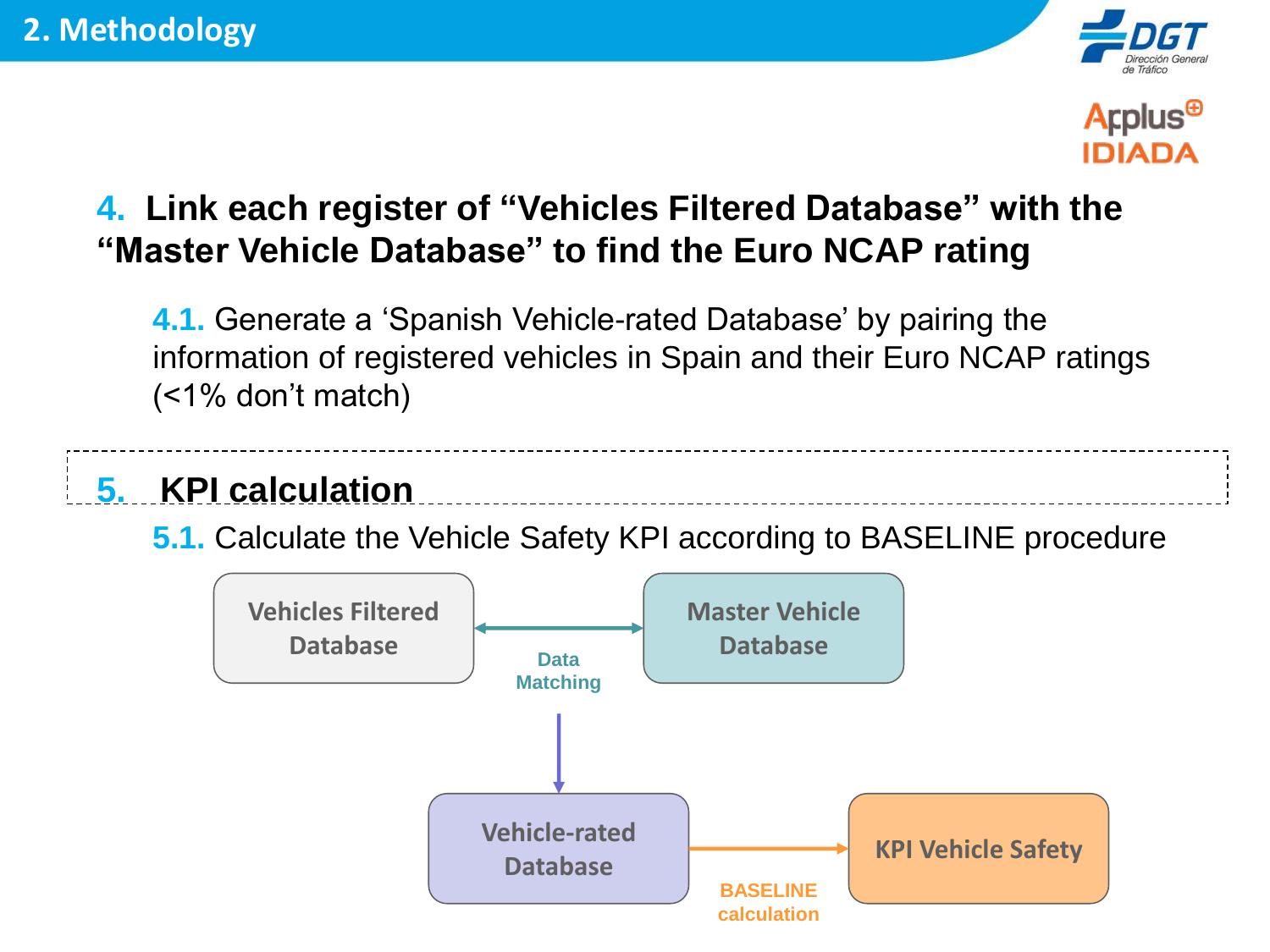



#### **KPI vehicle safety for new passenger cars in 2019 (I):**

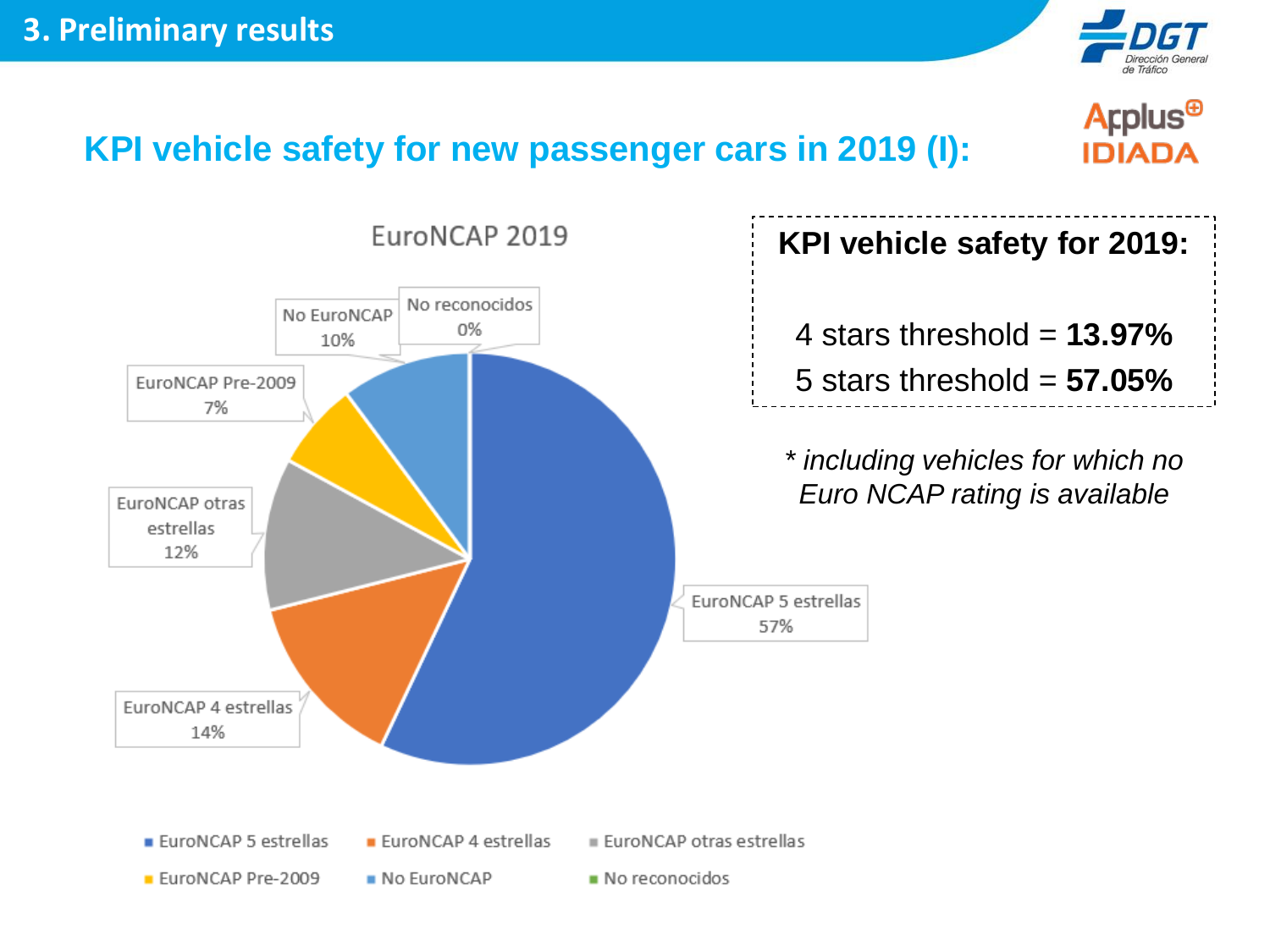

#### Applus<sup>®</sup> **IDIADA**



**KPI vehicle safety for new passenger cars in 2019 (II):**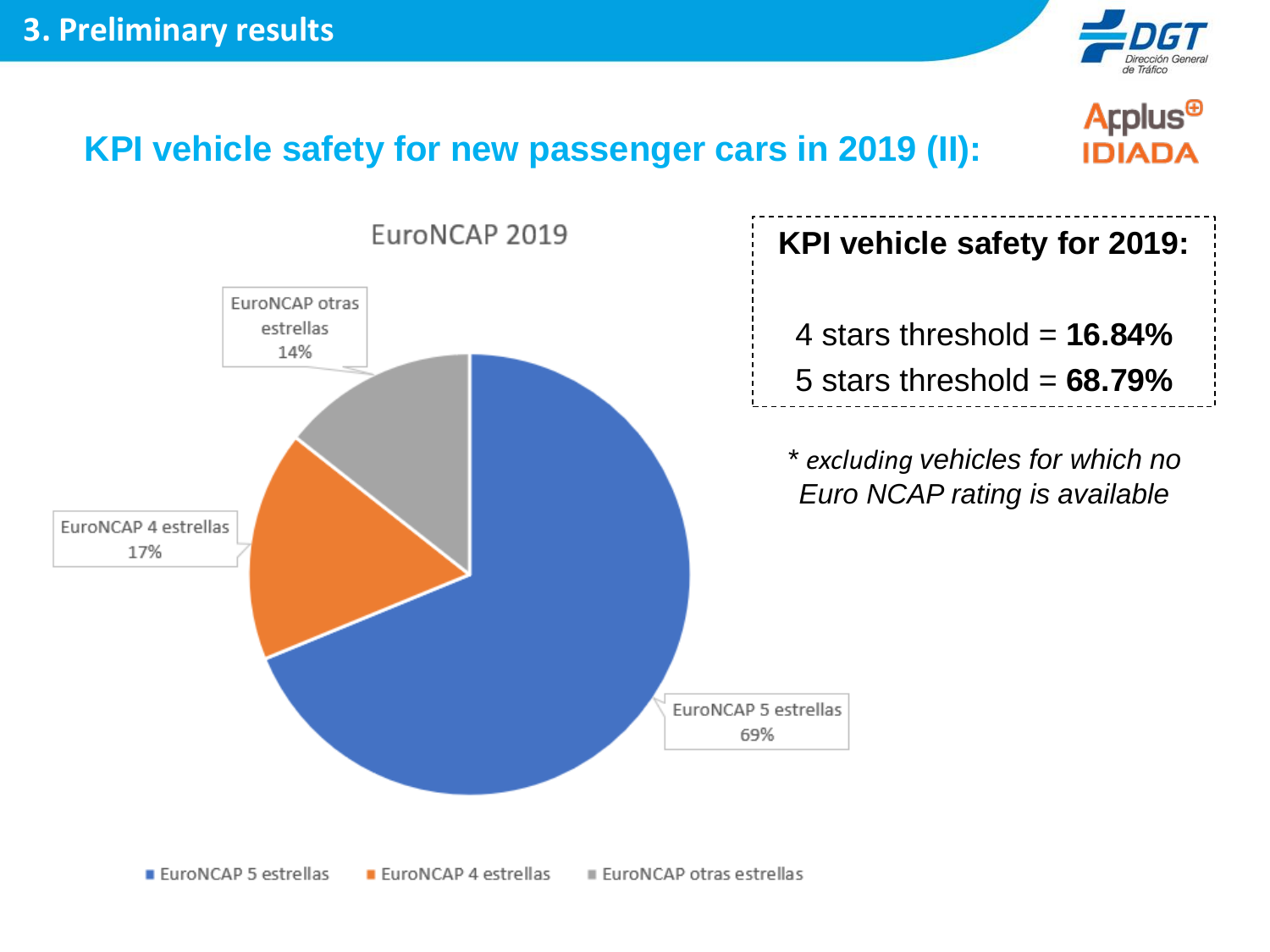

#### Applus<sup>®</sup> **IDIADA**



**KPI vehicle safety for new passenger cars in 2020 (I):**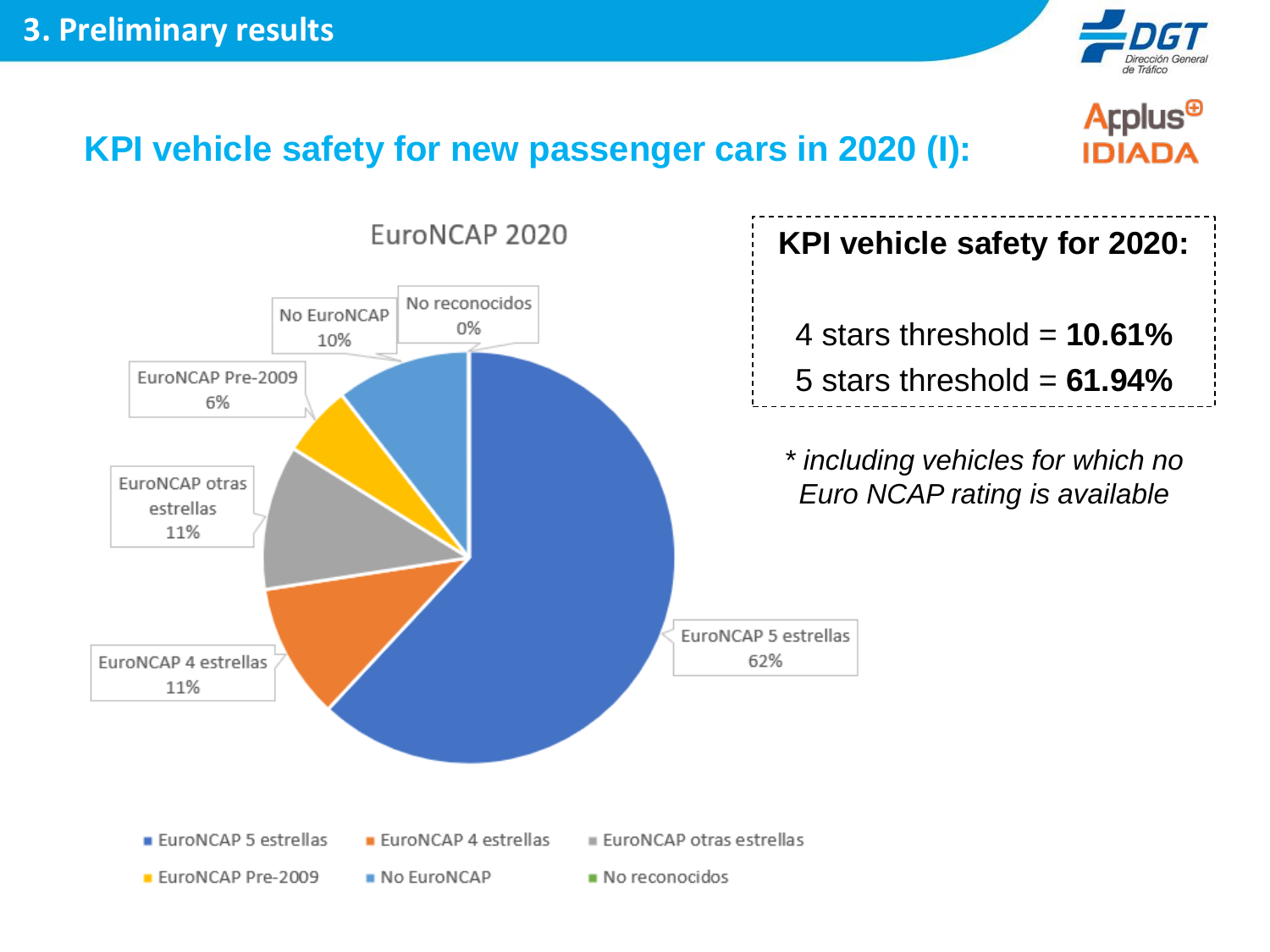

#### Applus<sup>®</sup> **IDIADA**



**KPI vehicle safety for new passenger cars in 2020 (II):**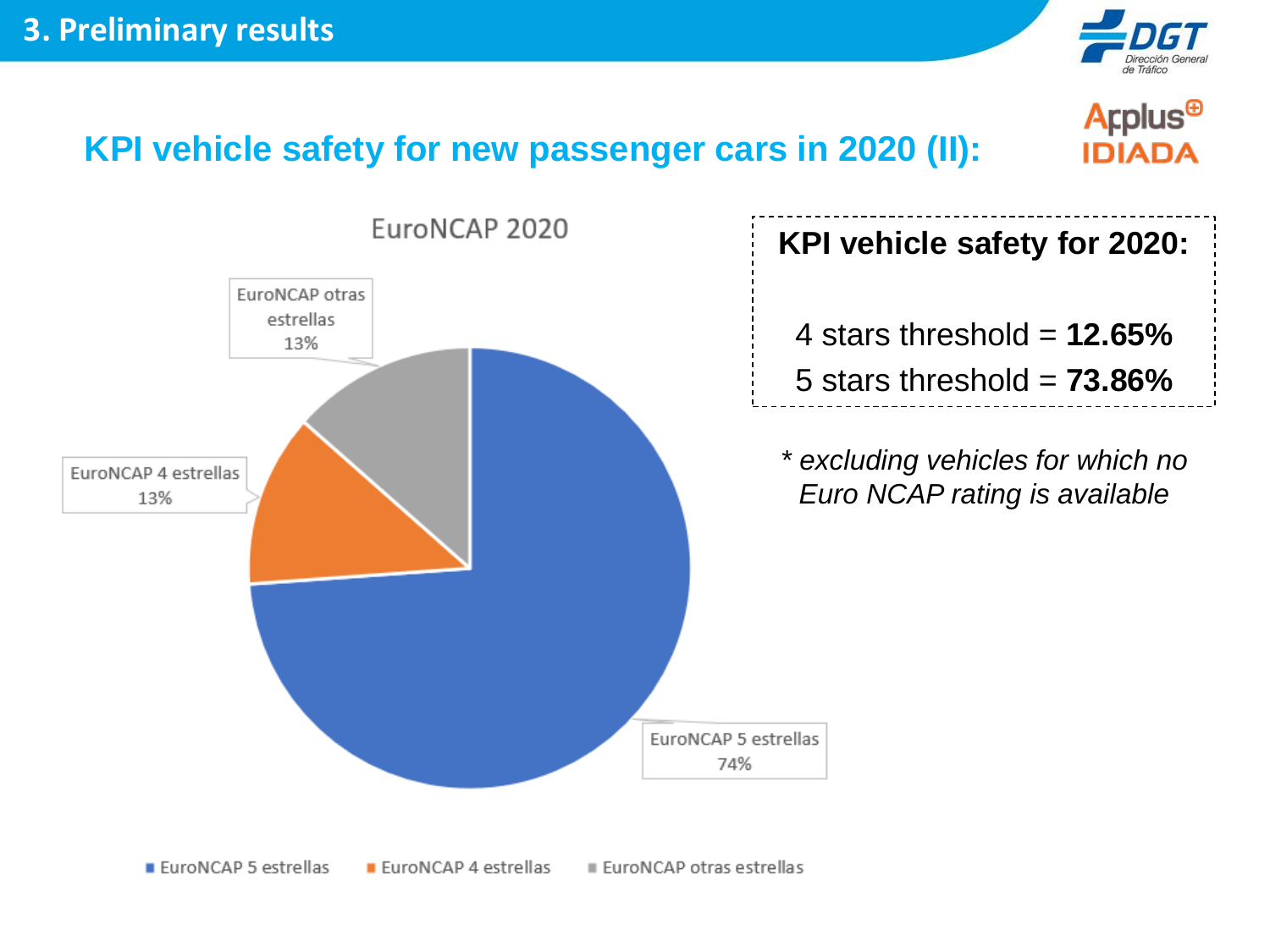



- Previous work on this KPI in Spain has led to a robust procedure to assign the Euro NCAP rating to registered vehicles in Spain.
- Future: introduce the Euro NCAP rating in the Spanish Vehicle Registry.